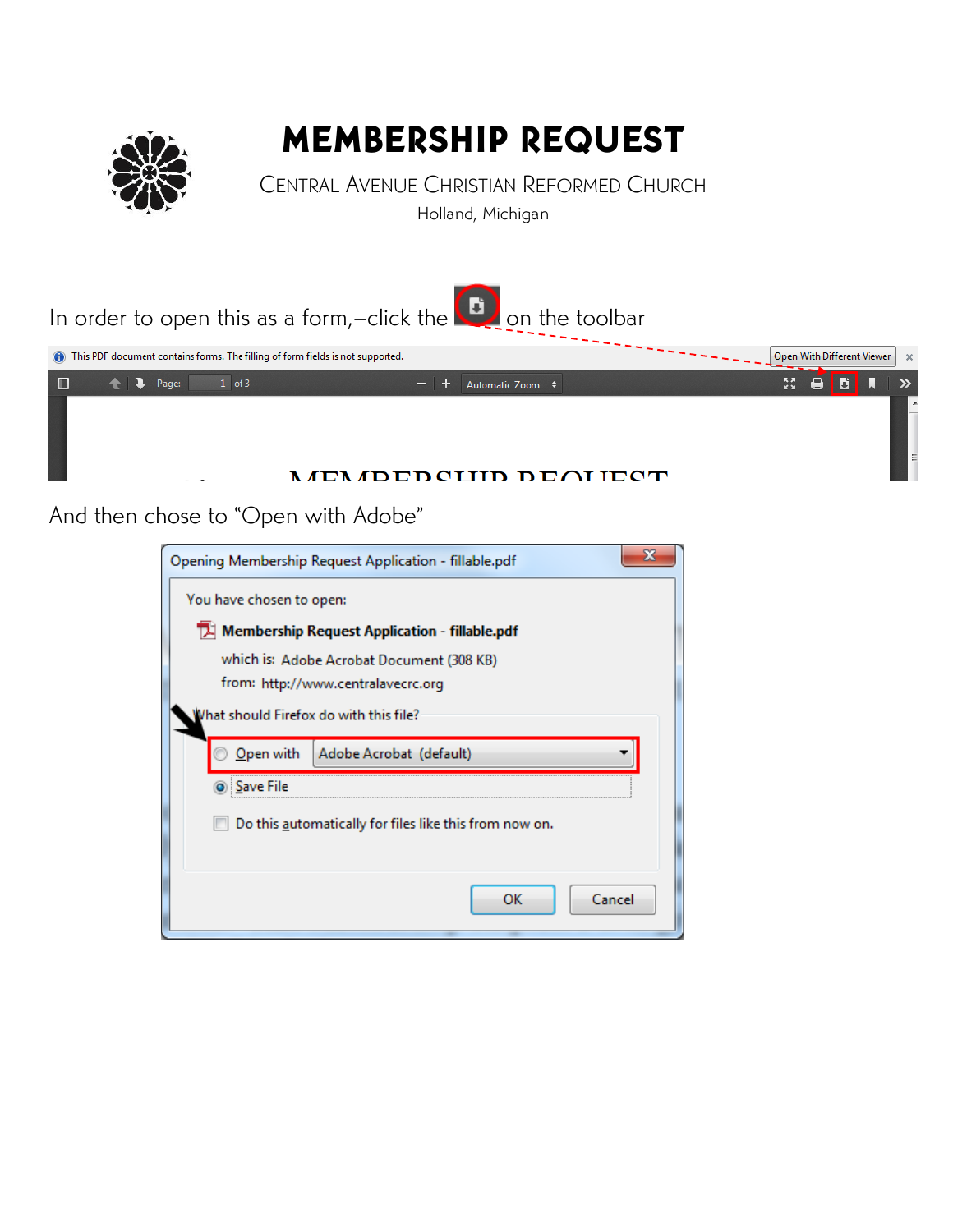## MEMBERSHIP REQUEST



CENTRAL AVENUE CHRISTIAN REFORMED CHURCH Holland, Michigan

We are excited that you desire to be a part of Christ's church and are eager for you to be part of the family of God here at Central Avenue. God desires for His people to gather together to encourage one another, to pray for one another and to serve and worship Him together. This *Membership Request Form* gives us some information to help fulfill this desire.

Typical process of becoming a member at Central Avenue (not necessarily in this order)

- Indicate your interest in joining by speaking to one of the pastors or an elder
- Fill out the attached "Membership Request" form to provide some information and turn it in to a pastor or an elder (mail to 259 Central Ave, Holland, MI 49423, or email to elders@centralavecrc.org)
- Write a letter to the church currently holding your membership (if applicable) requesting it to be transferred to Central Avenue. When the Council receives a letter from your church they may request a meeting with you, depending on the circumstances, and then will formally act upon the request (your attendance is not required at this meeting).
- Be welcomed at an up-coming worship service.
- Have a welcome call in your home by your Fellowship Group elder and deacon
- Attend a New Members' Welcome Luncheon (held a couple time a year)
- Join fully in the worship and life of God's church here at Central Ave.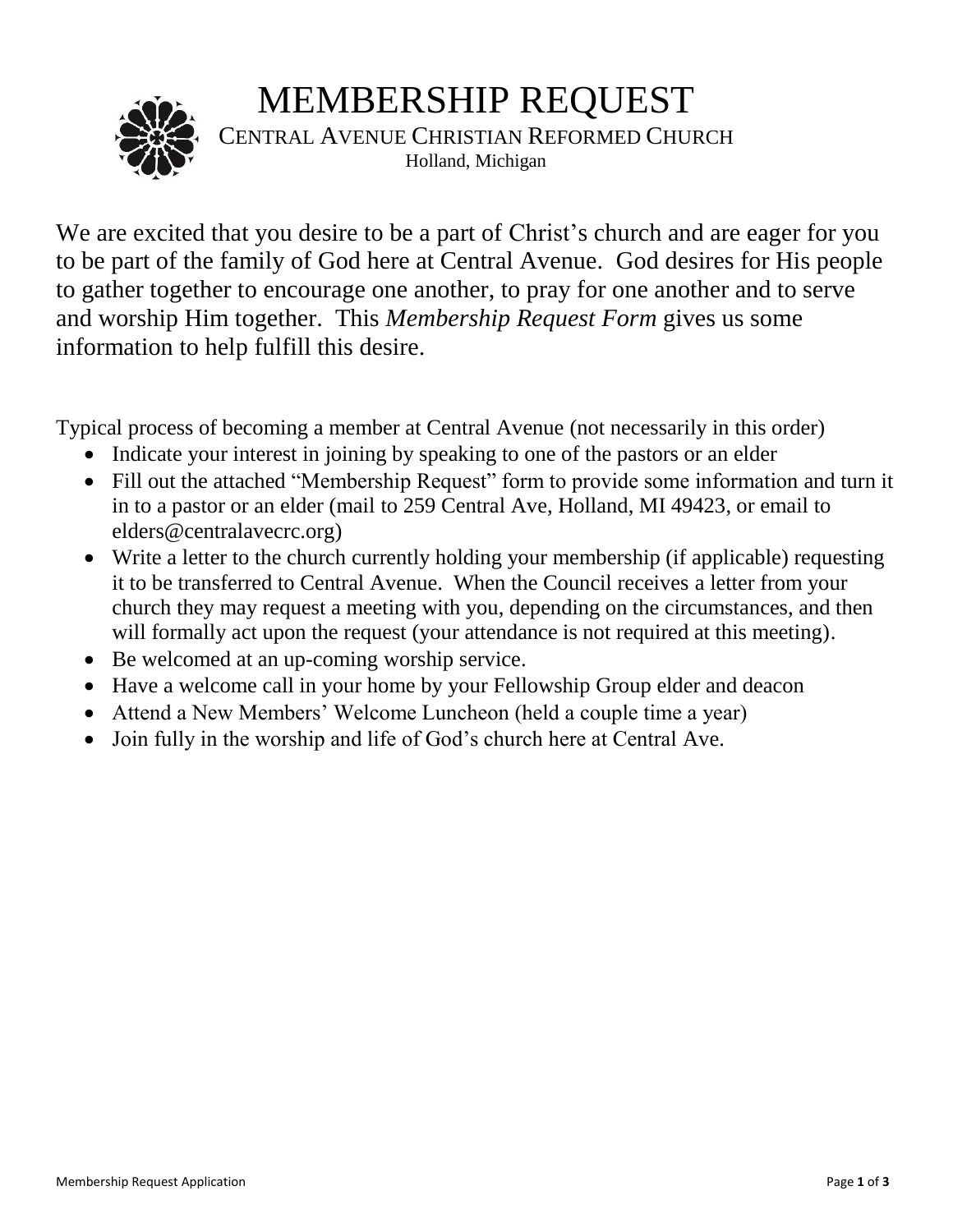## MEMBERSHIP REQUEST

CENTRAL AVENUE CHRISTIAN REFORMED CHURCH

Holland, Michigan

| First & Last Name(s): $\frac{1}{2}$ Manual Manual Manual Manual Manual Manual Manual Manual Manual Manual Manual Manual Manual Manual Manual Manual Manual Manual Manual Manual Manual Manual Manual Manual Manual Manual Manual |  |  |                                                 |  |
|----------------------------------------------------------------------------------------------------------------------------------------------------------------------------------------------------------------------------------|--|--|-------------------------------------------------|--|
|                                                                                                                                                                                                                                  |  |  | Home Phone: Work Phone: Cell Phone: Cell Phone: |  |
|                                                                                                                                                                                                                                  |  |  |                                                 |  |
| E-Mail: $\qquad \qquad 1.2$ Decupation(s): $\qquad \qquad 0$ Constant (s):                                                                                                                                                       |  |  |                                                 |  |
|                                                                                                                                                                                                                                  |  |  |                                                 |  |
| Marital Status: $\Box$ Single $\Box$ Married $\Box$ Divorced $\Box$ Widowed $\Box$ Remarried                                                                                                                                     |  |  |                                                 |  |
|                                                                                                                                                                                                                                  |  |  |                                                 |  |

| Names of those in your | <b>Family Relationship</b> | Birthdate    | Baptism/              | Profession of Faith / |
|------------------------|----------------------------|--------------|-----------------------|-----------------------|
| Household*             | (husband, wife, son,       | (MM/DD/YYYY) | Dedication date       | Believer Baptism date |
|                        | daughter, etc)             |              | (if known/applicable) | (if known/applicable) |
|                        |                            |              |                       |                       |
|                        |                            |              |                       |                       |
|                        |                            |              |                       |                       |
|                        |                            |              |                       |                       |
|                        |                            |              |                       |                       |

*\*Children over 18 who are professing members should make their own membership request.*

Church previously attended (name of church  $\&$  city/state):

Membership Status:

□ Professing (or Adult Baptized) Member □ Baptized (Infant/Child) Member □ Regular Attendee

Below or on a separate sheet of paper, please have each professing member write a short paragraph describing your faith in Christ Jesus.